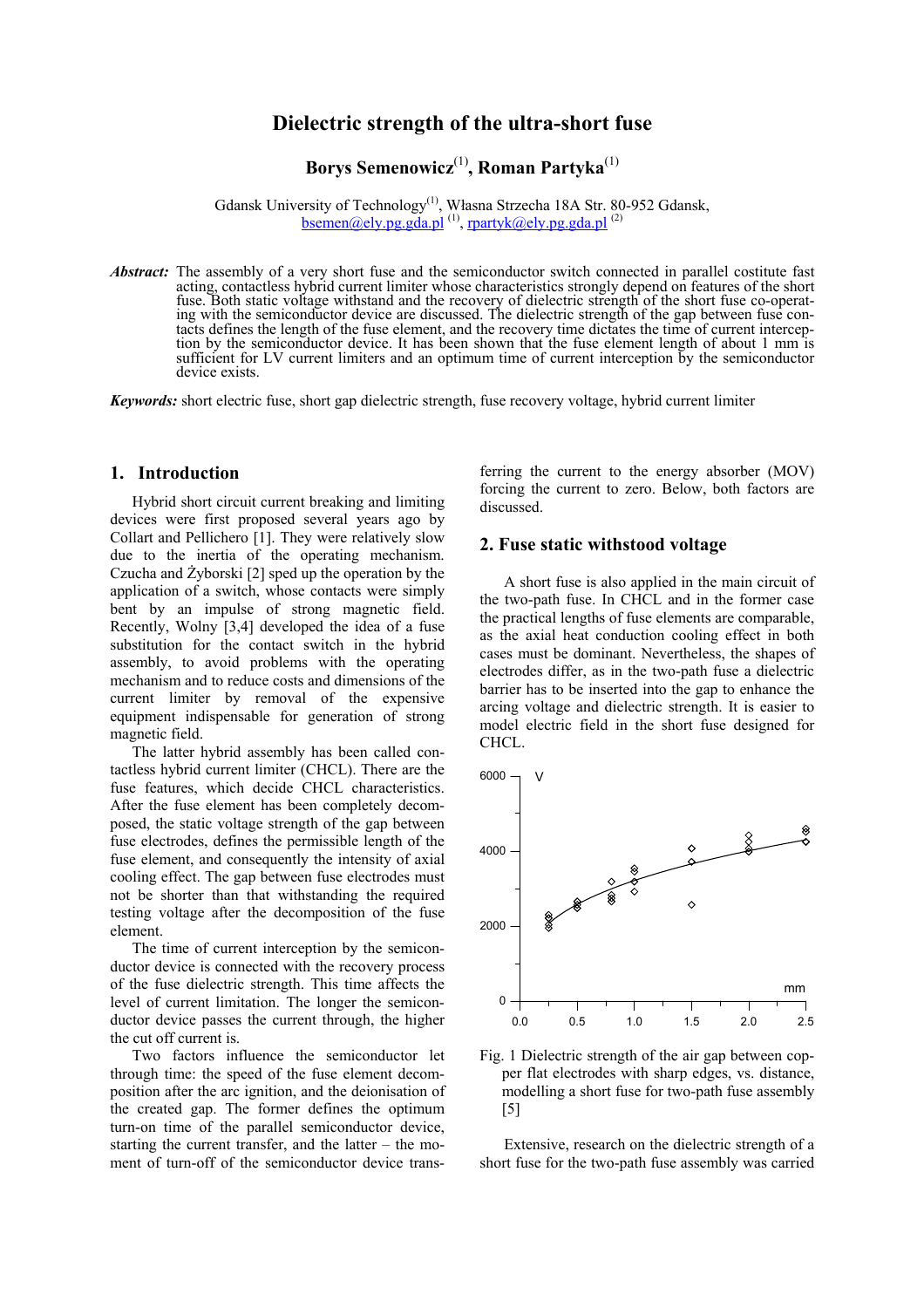out by Sztenc [5]. He used air and compressed gases and changed the fuse gap in the range of 0.25÷2.5 mm. His model consisted in flat electrodes with sharp edges perpendicularly joined with flat bus-bars. Based on private connections selected results of his measurements are shown in Fig. 1. It is noticeable that in the air the withstood voltage rises slower than proportionally as the fuse gap, and a 1-mm gap is sufficient for LV applications.

Results of tests carried out at compressed air show an exponential dielectric strength increase as the pressure, Fig. 2 [5].



Fig. 2 Dielectric strength of the air gap between copper flat electrodes with sharp edges vs. pressure, modelling a short fuse for two-path fuse assembly [5]

The tests by Sztenc [5] were carried out with a set of clean electrodes. No marks of erosion caused by the arc were considered. To find out how far his results differ from those expected for a short fuse designed for CHCL operating in practical conditions, the authors performed additional tests. The short fuse with 0.5-mm strip fuse element after the operation withstood 1.8 kV. This is slightly less than Sztenc measured [5]. However, such dielectric strength can be considered sufficient for LV applications, in which energy absorbing varistor for current limitation is used.

#### **3. Short fuse dielectric strength recovery**

In CHCL the operating fuse is shunted by the semiconductor device connected in parallel, intercepting the current. The fuse-to-semiconductor current transfer, and next the semiconductor-to-energy absorber (MOV) one are controllable. It is important to avoid the latter operation before the fuse recovers its full dielectric strength. In Fig. 3 typical current and voltage profiles of CHCL operation are shown. The time T1 is the fuse arcing time, and T2 is the time of semiconductor state on. T2 has to be long enough to ensure the required fuse dielectric strength.

On the other hand, its extension negatively affects the current limitation ability of CHCL. Therefore, T2 should be selected precisely.



Fig. 3. Voltage and current profiles for CHCL operation:  $T1$  – the arcing time,  $T2$  – the semiconductor time on

The process of recovery proceeds under a very low voltage of a few volts associated with the semiconductor  $U_F$ . It can be faster than that in the case when the post-arc plasma is stressed by the rising recovery voltage delaying the discussed process.

A very important factor affecting the rate of strength recovery is the volume and the degree of ionisation of the post-arc gap, which depends on the current and arcing time. Therefore the experiments on the identification of the dielectric strength should consider the relationship between T1 and T2.

#### **3.1 Conditions of experiments**

Experiments were carried out in an oscillatory set-up and the typical CHCL assembly shown in Fig. 4. IGBT was used as the semiconductor device intercepting the current from the fuse. It was turned on and off by the controller 1, producing a pulse, lasting from 1µs to 100 ms. The controller operation could also be delayed in relation to the instant of the fuse arc ignition in the range of 1µs to 100 ms. The arc ignition was discriminated at the voltage level of +24 V.



Fig. 4 Experimental set-up for identification of the short fuse dielectric strength recovery:  $F -$  the tested fuse,  $L -$  the reactor,  $T - IGBT$ ,  $U -$  the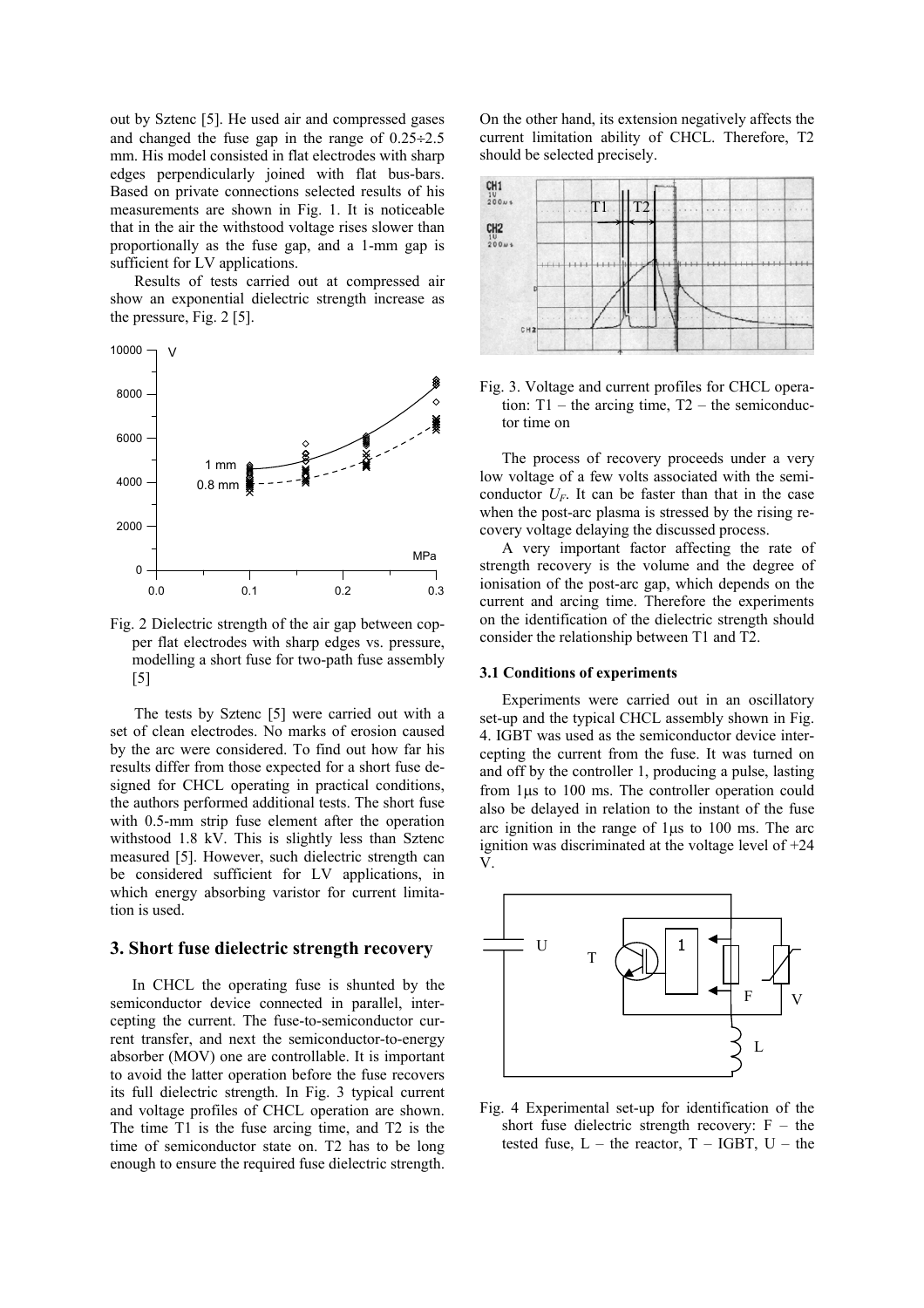energy source (capacitor bank), V – energy absorber (MOV), 1 – IGBT controller

In order to facilitate exact measurements of the gap between contacts, the 0.1-mm  $\varnothing$  copper fuse element was stretched between two askew cylindrical electrodes, Fig. 5. Such arrangement also reduced the effect of edges, which were moved away from the closest points, connected with the fuse element.



Fig. 5 Arrangement of electrodes for testing of dielectric strength recovery

### **3.2 Testing procedure**

The test-circuit reactor was set in such a way that the capacitor bank of 2 mF charged up to 100 V produced the prospective test current of about 2 kA at the frequency of 480 Hz. High frequency ensured the rate of current rise higher than that at 50 Hz, almost by a factor of 10. Changing the time corresponding to the state on of the semiconductor device (T2) at a given constant arcing time (T1) the border conditions between successful and unsuccessful current interruption were identified. The record of successful interruption is shown in Fig. 3, and the failure is presented in Fig. 6. The arcing time T1 was changed in the range of  $1\mu s \div 50 \mu s$ .



Fig. 6 Unsuccessful operation of current breaking with CHCL: T2 is too short

The voltage to be withstood by the short fuse was forced by the energy absorber, whose threshold voltage acquired 1 kV.

The relationship between the shortest permissible time on of IGBT and the arcing time is presented in Fig. 7.

## **4. Results of experiments**

 The experiments provide important information that an optimum arcing time T1 exists. For the relatively thin fuse element, used in experiments, it only amounts 15 µs. Both increase and reduction of T1 lead to the prolongation of recovery time of the fuse dielectric strength T2, corresponding to the recorded boundary time of IGBT on.

It was assumed that such a course of the recovery characteristic of the short fuse dielectric strength depended on two factors: the fuse element decomposition time and the temporal process of the arc ignition between electrodes.

No doubt, creation of a stable arc column needs time. Initially the arc plasma is cool and its volume is modest. With time the plasma extends and ionisation degree rises. The longer the process lasts, the more difficult and time-consuming deionisation. There is additional factor magnifying that process. The fault current rises as time. The longer the arcing time, the higher the arc current is. This has to affect the recovery time of the fuse dielectric strength.



Fig. 7 The relationship between the shortest permissible IGBT time on and the arcing time of the short fuse

 To estimate the possible influence of the fuse element decomposition on the recovery time of the fuse dielectric strength the energy dissipated in the fuse has been compared with the energy required for the fuse element decomposition. These energies have been calculated based on the recorded current and arc voltage traces, and the mass of the fuse element.

The deposited energy for the minimum T2  $(T1=15\mu s)$  amounted to 0.22 J, while the fuse ele-